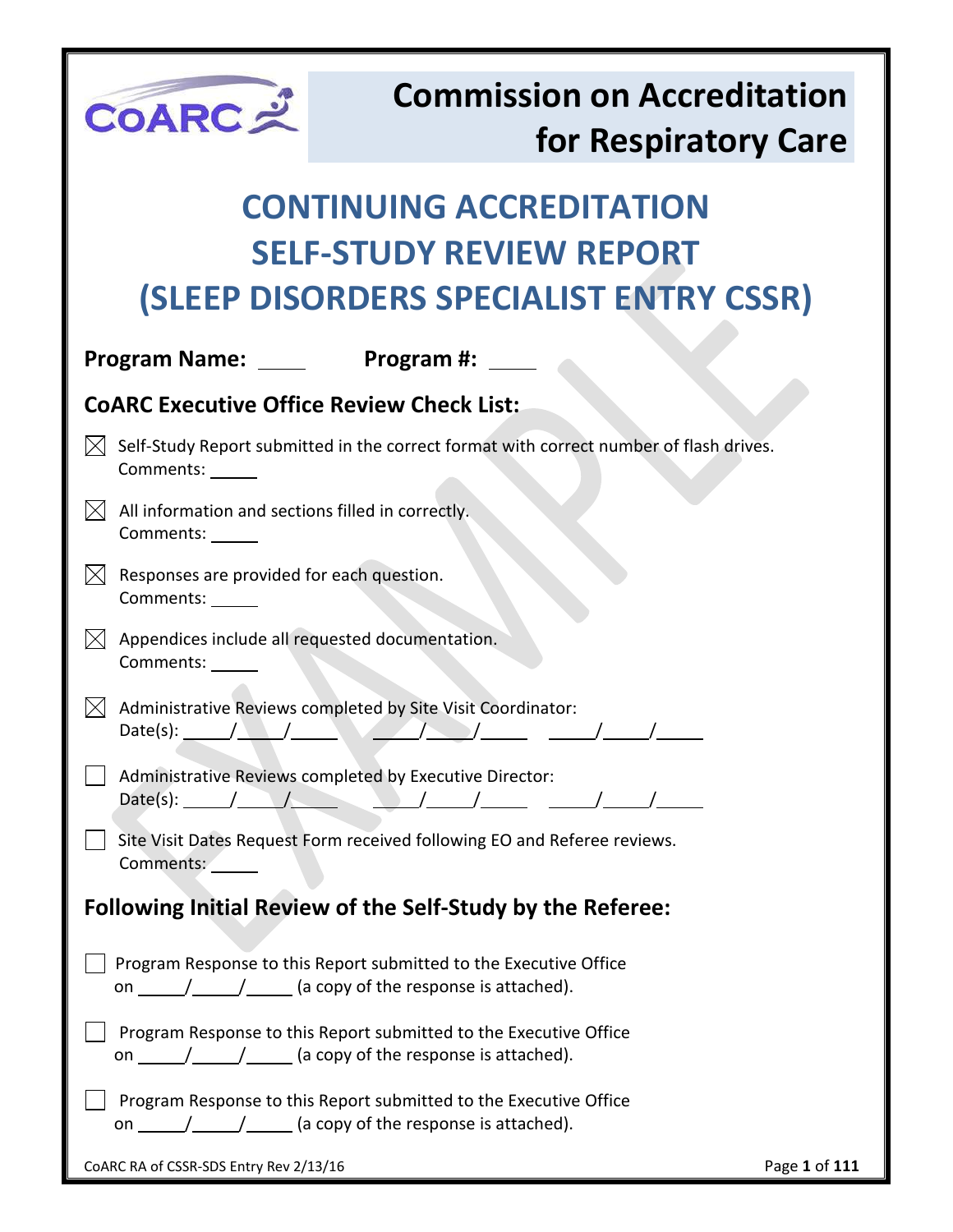# **SDS Entry CSSR Self-Study Review Report FORM A**

#### *Form A to be completed by CoARC Executive Office Staff:*

| Program #:                                 |                     | <b>Accreditation Status:</b> | Select Status as of |
|--------------------------------------------|---------------------|------------------------------|---------------------|
| Name of Program:                           |                     |                              |                     |
| Program Address:                           |                     |                              |                     |
| City, State, Zip:                          |                     |                              |                     |
| Program Website URL:                       |                     |                              |                     |
| Program Director's Name:                   |                     |                              |                     |
| PD's email:                                | PD's phone number:  |                              |                     |
| <b>Director of Clinical Education:</b>     |                     |                              |                     |
| DCE's email:                               | DCE's phone number: |                              |                     |
| <b>Medical Director:</b>                   |                     |                              |                     |
| MD's email:                                | MD's phone number:  |                              |                     |
| Visit Date(s) Requested:                   |                     |                              |                     |
| <b>Instructions to the Program Referee</b> |                     | Referee:                     |                     |

The review of this program is based on the 2015 *Accreditation Standards for Entry into Respiratory Care Professional Practice ("Standards").* Please assess the report and accompanying documentation with respect to the degree to which they appear to meet the *Standards.* 

**Form B:** Make sure each Standard is checked with either "Appears Met" or "Appears Not Met." For each Standard "Appears Not Met" be sure to include an appropriate rationale. If compliance cannot be determined at this time, check the appropriate box. Some boxes are pre-checked because some evidence is only available on-site. The Site Visit Team will follow-up.

**Form C:** Include general comments. Do not include any citations.

**Form X:** Provide specific instructions to on-site evaluators as appropriate. Include negative findings from Faculty Evaluation SSR Questionnaires and Student Evaluation SSR Questionnaires.

**Form D:** Ensure each citation includes a rationale (from Form B) and list the evidence required to achieve compliance with each Standard.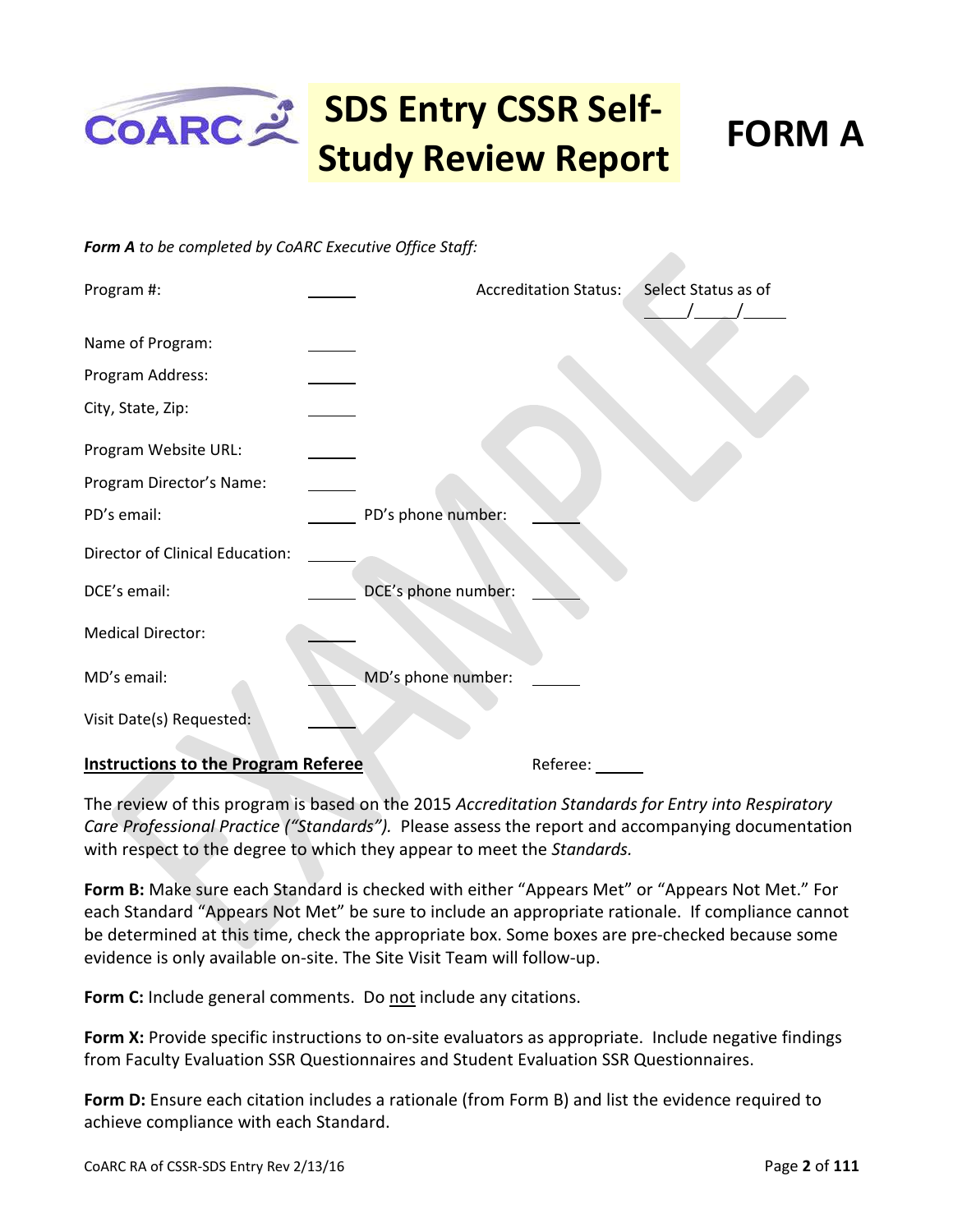

Program Name: Program #:

Instructions: Check the appropriate box indicating your judgment of the compliance with each of the Standards based on the review of the self-study. After the report is submitted to the Executive Office, the program will be allowed the opportunity to respond in writing. After reviewing the program's response, you may add, delete, or modify that which was contained in your original report.

| Standard | <b>Standard Description</b>                                                                                                                                       | <b>Standard</b><br><b>Appears</b><br><b>Met</b> | <b>Standard Appears Not Met, including Rationale</b><br>(i.e., describe the findings that support the judgment that the<br><b>Standard appears Not Met.</b><br>Be specific about which elements of a Standard appear<br>Not Met.) | Compliance<br>cannot be<br>determined<br>at this time |
|----------|-------------------------------------------------------------------------------------------------------------------------------------------------------------------|-------------------------------------------------|-----------------------------------------------------------------------------------------------------------------------------------------------------------------------------------------------------------------------------------|-------------------------------------------------------|
|          | PROGRAM ADMINISTRATION AND SPONSORSHIP                                                                                                                            |                                                 |                                                                                                                                                                                                                                   |                                                       |
|          | <b>Institutional Accreditation</b>                                                                                                                                |                                                 |                                                                                                                                                                                                                                   |                                                       |
| 1.01     | Sponsor is accredited and authorized to award a<br>minimum of an Associate's degree.                                                                              |                                                 | Evidence of Compliance evaluated with submission of the base program CSSR                                                                                                                                                         |                                                       |
|          | <b>Consortium</b>                                                                                                                                                 |                                                 |                                                                                                                                                                                                                                   |                                                       |
| 1.02     | check if<br>$\vert \vert$ check if<br>Responsibilities of<br>EOC is the<br>consortium<br>not<br>same as the<br>formally documented.<br>applicable<br>base program |                                                 | Rationale:                                                                                                                                                                                                                        |                                                       |
|          | <b>Sponsor Responsibilities</b>                                                                                                                                   |                                                 |                                                                                                                                                                                                                                   |                                                       |
| 1.03     | check if<br>$\Box$ check if<br>Required gen ed/<br>EOC is the<br>transfer credit/didactic/<br>not<br>same as the<br>lab/clinical.<br>applicable<br>base program   |                                                 | Rationale:                                                                                                                                                                                                                        |                                                       |
| 1.04     | check if EOC is the<br>Curric planning/course<br>selection/faculty growth.<br>same as the base program                                                            |                                                 | Rationale:                                                                                                                                                                                                                        |                                                       |
| 1.05     | Provides equivalent academic support and resources<br>to all program locations (satellite only).                                                                  |                                                 |                                                                                                                                                                                                                                   |                                                       |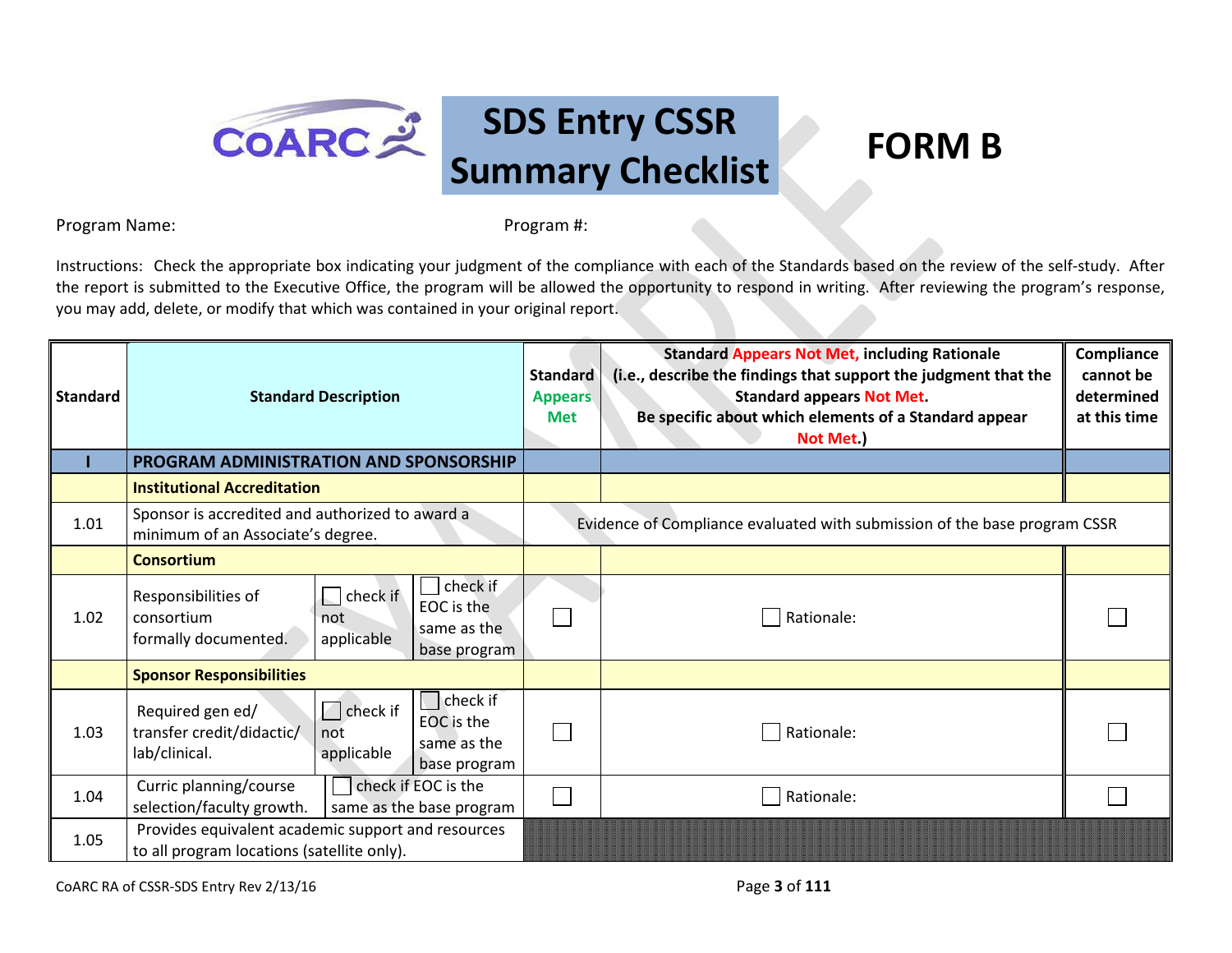| <b>Standard</b> | <b>Standard Description</b>                                             |                                                   | <b>Standard</b><br><b>Appears</b><br><b>Met</b> | <b>Standard Appears Not Met, including Rationale</b><br>(i.e., describe the findings that support the judgment that the<br><b>Standard appears Not Met.</b><br>Be specific about which elements of a Standard appear<br>Not Met.) | Compliance<br>cannot be<br>determined<br>at this time |
|-----------------|-------------------------------------------------------------------------|---------------------------------------------------|-------------------------------------------------|-----------------------------------------------------------------------------------------------------------------------------------------------------------------------------------------------------------------------------------|-------------------------------------------------------|
| 1.06            | Program academic<br>policies apply to all<br>locations.                 | check if EOC is the<br>same as the base program   |                                                 | Rationale:                                                                                                                                                                                                                        |                                                       |
|                 | <b>Substantive Changes</b>                                              |                                                   |                                                 |                                                                                                                                                                                                                                   |                                                       |
| 1.07            | <b>Substantive Changes</b><br>reported according to<br>CoARC Policy 9.0 | check if no substantive<br>changes other than (f) |                                                 | Rationale:                                                                                                                                                                                                                        |                                                       |
|                 |                                                                         |                                                   |                                                 |                                                                                                                                                                                                                                   |                                                       |

| Ш    |                                                 | <b>INSTITUTIONAL AND PERSONNEL RESOURCES</b>                       |  |                                                                               |             |  |
|------|-------------------------------------------------|--------------------------------------------------------------------|--|-------------------------------------------------------------------------------|-------------|--|
|      |                                                 | <b>Institutional Resources</b>                                     |  |                                                                               |             |  |
| 2.01 | achieve program goals regardless of location.   | Sponsor ensures that resources are sufficient to                   |  | Rationale:                                                                    |             |  |
|      | <b>Key Program Personnel</b>                    |                                                                    |  |                                                                               |             |  |
| 2.02 | Sponsor appoints FT<br>PD and DCE, and MD.      | check if key personnel is<br>the same as the base<br>program       |  | Rationale:                                                                    |             |  |
|      | <b>Program Director</b>                         |                                                                    |  |                                                                               |             |  |
| 2.03 | Responsibilities.                               | check if PD is the same<br>as the base program                     |  | Rationale:                                                                    |             |  |
| 2.04 | Minimum degree qualifications.                  |                                                                    |  | Compliance with Standard verified by documentation previously received by EO. |             |  |
| 2.05 | Minimum/valid<br>credentials and<br>experience. | $\vert \cdot \vert$ check if PD is the same<br>as the base program |  | Rationale:                                                                    |             |  |
| 2.06 | Regular/consistent contact w/fac & students.    |                                                                    |  | Rationale:                                                                    | $\boxtimes$ |  |
|      | <b>Director of Clinical Education</b>           |                                                                    |  |                                                                               |             |  |
| 2.07 | Responsibilities.                               | check if DCE is the same<br>as the base program                    |  | Rationale:                                                                    |             |  |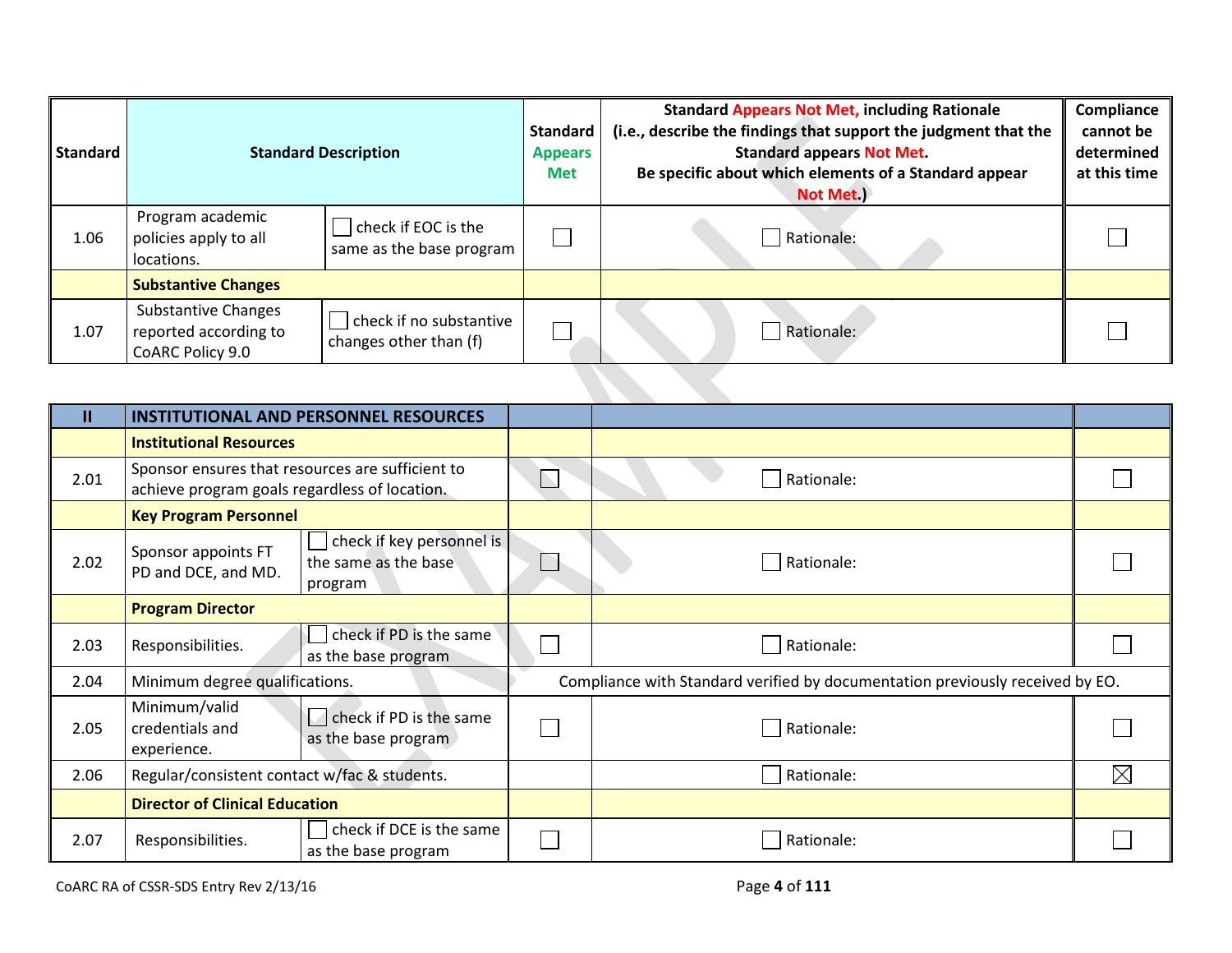| 2.08 | Minimum degree qualifications.                               |                                                                | Compliance with Standard verified by documentation previously received by EO. |             |  |
|------|--------------------------------------------------------------|----------------------------------------------------------------|-------------------------------------------------------------------------------|-------------|--|
| 2.09 | Minimum/valid<br>credentials and<br>experience.              | check if DCE is the same<br>as the base program                | Rationale:                                                                    |             |  |
| 2.10 |                                                              | Regular/consistent contact w/clin fac, sites, students         | Rationale:                                                                    | $\boxtimes$ |  |
|      | <b>Medical Director</b>                                      |                                                                |                                                                               |             |  |
| 2.11 | Responsibilities/valid<br>credentials and<br>qualifications. | check if MD/Co-MD is<br>the same as the base<br>program        | Rationale:                                                                    |             |  |
|      | <b>Primary Sleep Specialist Instructor</b>                   |                                                                |                                                                               |             |  |
| 2.12 | Minimum/valid credentials, education, and<br>qualifications. |                                                                | Rationale:                                                                    |             |  |
|      | <b>Instructional Faculty</b>                                 |                                                                |                                                                               |             |  |
| 2.13 |                                                              | Sufficient faculty; student to clin faculty ratio $\leq 6:1$ . | Rationale:                                                                    |             |  |
| 2.14 | (satellite only).                                            | Site coordinator qualifications and responsibilities           |                                                                               |             |  |
|      | <b>Administrative Support Staff</b>                          |                                                                |                                                                               |             |  |
| 2.15 | Sufficient administrative and clerical support.              |                                                                | Rationale:                                                                    |             |  |
|      | <b>Assessment of Program Resources</b>                       |                                                                |                                                                               |             |  |
| 2.16 | Documented/assessed annually by using RAM.                   |                                                                | Rationale:                                                                    |             |  |

| $\mathbf{m}$ | PROGRAM GOALS, OUTCOMES, AND<br><b>ASSESSMENT</b>                 |                            |            |  |
|--------------|-------------------------------------------------------------------|----------------------------|------------|--|
|              | <b>Statement of Program Goals</b>                                 |                            |            |  |
| 3.01         | Statements define minimum expectations.                           |                            | Rationale: |  |
| 3.02         | Review/analysis of goals and outcomes.                            |                            | Rationale: |  |
| 3.03         | Optional goals<br>compatible w/ nationally<br>accepted standards. | check if not<br>applicable | Rationale: |  |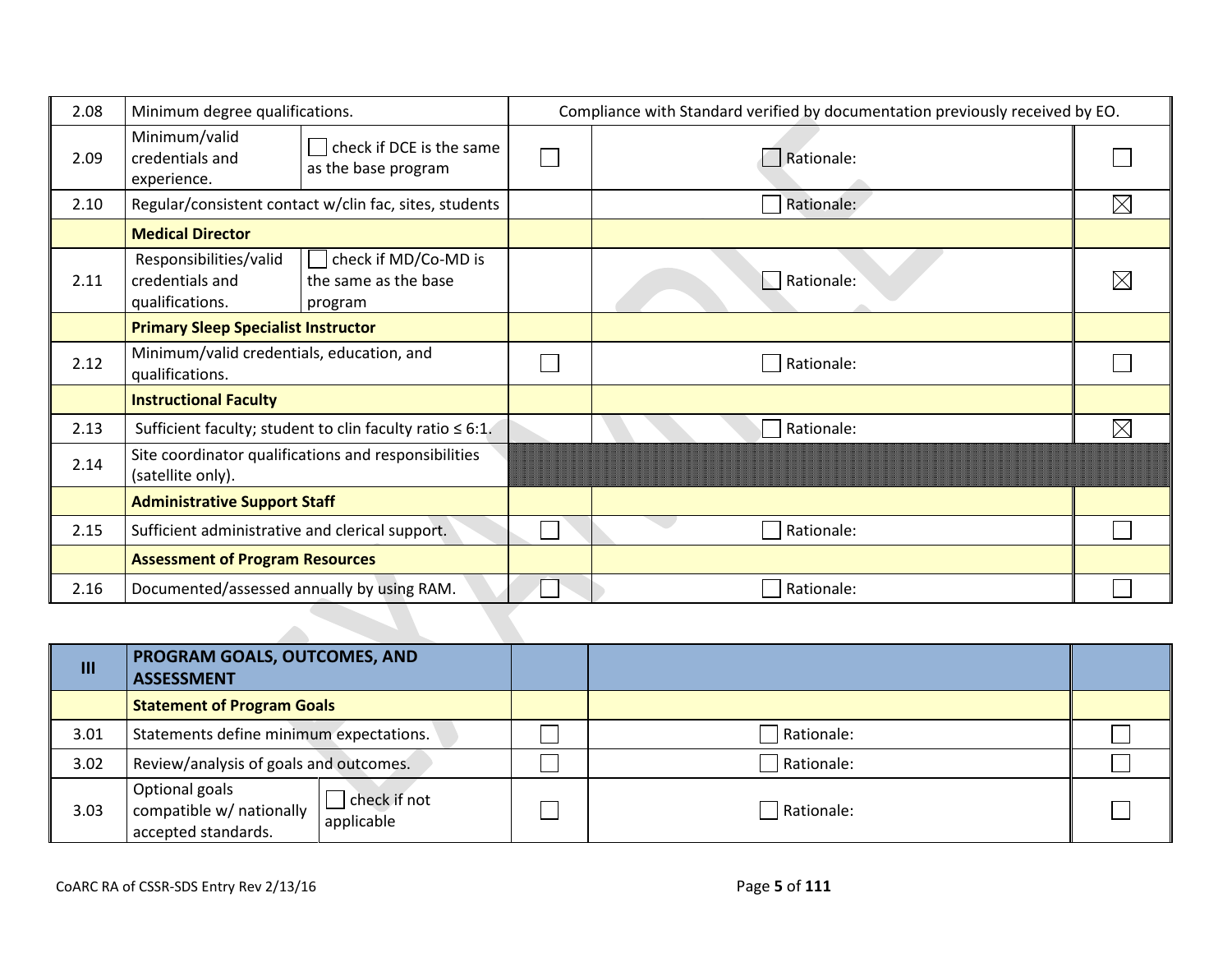| 3.04 | Advisory committee<br>composition &<br>responsibilities.                                                                                    | check if Advisory<br>Committee is the same<br>as the base program | Rationale:                                                           |  |  |
|------|---------------------------------------------------------------------------------------------------------------------------------------------|-------------------------------------------------------------------|----------------------------------------------------------------------|--|--|
|      | <b>Assessment of Program Goals</b>                                                                                                          |                                                                   |                                                                      |  |  |
| 3.05 | Systematic assessment process formulated.                                                                                                   |                                                                   | Reviewed at the time of the annual report submission for compliance. |  |  |
|      | <b>Student Evaluation</b>                                                                                                                   |                                                                   |                                                                      |  |  |
| 3.06 | Conducted uniformly and equitably;<br>Documented w/ sufficient frequency/remediation;<br>Academic integrity process for distance education. |                                                                   | Rationale:                                                           |  |  |
| 3.07 | Inter-rater reliability for clinical evaluations.                                                                                           |                                                                   | Rationale:                                                           |  |  |
|      | <b>Assessment of Program Outcomes</b>                                                                                                       |                                                                   |                                                                      |  |  |
| 3.08 | Assessed annually using CoARC surveys.                                                                                                      |                                                                   | Rationale:                                                           |  |  |
|      | <b>Reporting of Program Resources</b>                                                                                                       |                                                                   |                                                                      |  |  |
| 3.09 | Outcomes meet CoARC assessment thresholds.                                                                                                  |                                                                   | Reviewed at the time of the annual report submission for compliance. |  |  |
| 3.10 | CoARC Annual RCS reporting tool submitted.                                                                                                  |                                                                   | Reviewed at the time of the annual report submission for compliance. |  |  |
| 3.11 | Action plan developed for sub-threshold outcomes.                                                                                           |                                                                   | Reviewed at the time of the annual report submission for compliance. |  |  |
|      | <b>Clinical Site Evaluation</b>                                                                                                             |                                                                   |                                                                      |  |  |
| 3.12 | Processes consistent, effective, and ongoing;<br>Student supervision at each site is sufficient.                                            |                                                                   | Rationale:                                                           |  |  |
|      |                                                                                                                                             |                                                                   |                                                                      |  |  |

| IV   | <b>CURRICULUM</b>                                                                                                                                      |            |             |
|------|--------------------------------------------------------------------------------------------------------------------------------------------------------|------------|-------------|
|      | <b>Minimum Course Content</b>                                                                                                                          |            |             |
| 4.01 | Appropriate course sequencing of content areas.                                                                                                        | Rationale: | $\boxtimes$ |
| 4.02 | Exposure to variety of practice settings;<br>Content areas specific to baccalaureate and master's<br>programs included.                                | Rationale: | $\boxtimes$ |
| 4.03 | RC course content sufficiently covered; Consistent<br>with expected competencies; Reviewed/revised to<br>ensure consistency with defined competencies. | Rationale: | $\boxtimes$ |
|      | <b>Core Competencies</b>                                                                                                                               |            |             |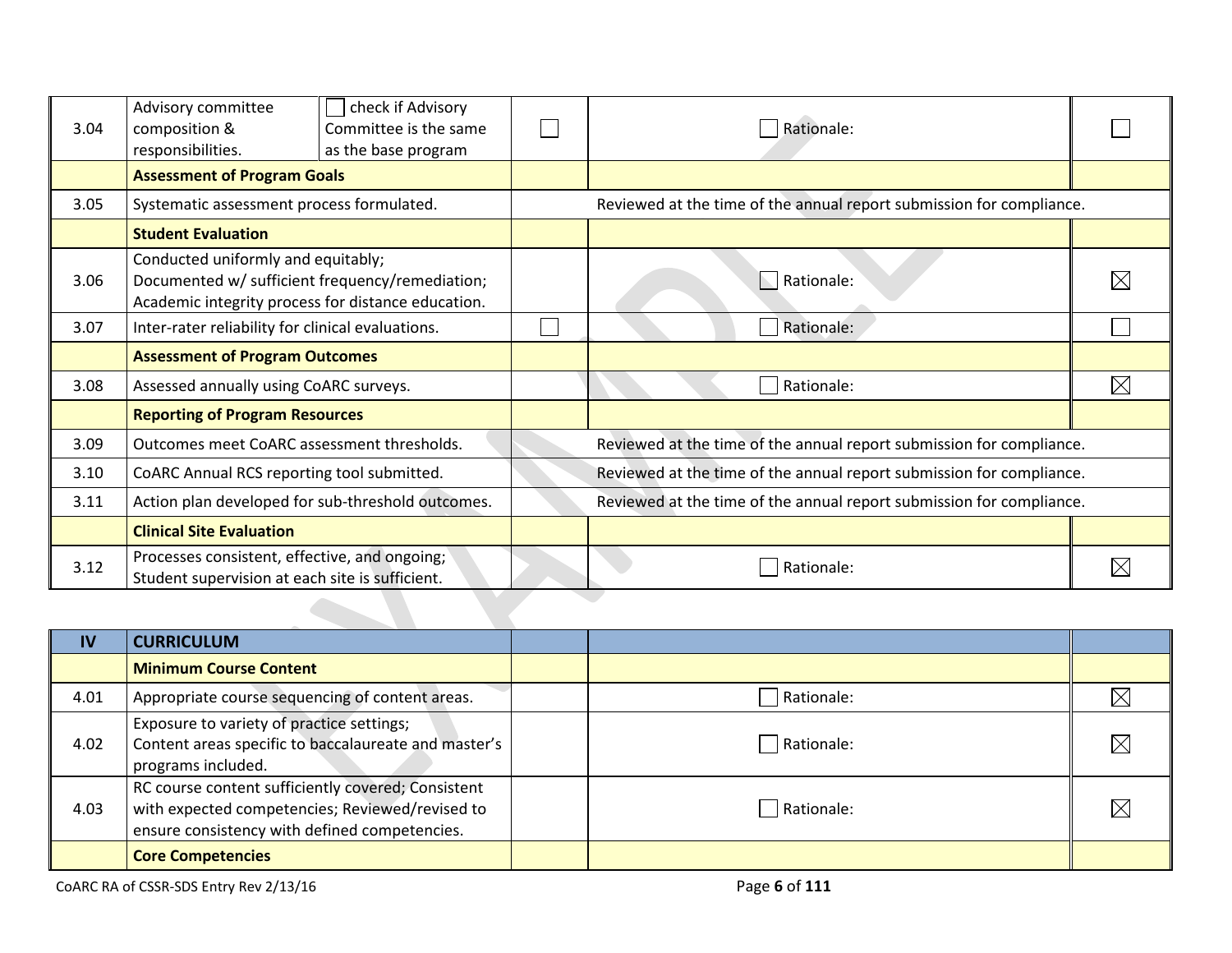| 4.04 | RC diagnostic and therapeutic procedures.                                                                                                            |                                                                     | Rationale: | $\times$    |
|------|------------------------------------------------------------------------------------------------------------------------------------------------------|---------------------------------------------------------------------|------------|-------------|
| 4.05 | Inter-professional teamwork and communication<br>skills in a variety of patient care settings.                                                       |                                                                     | Rationale: | $\times$    |
| 4.06 | Application of problem solving strategies.                                                                                                           |                                                                     | Rationale: | $\boxtimes$ |
| 4.07 | Ethical decision-making and prof responsibility.                                                                                                     |                                                                     | Rationale: | $\boxtimes$ |
|      | <b>Length of Study</b>                                                                                                                               |                                                                     |            |             |
| 4.08 | Sufficient to acquire knowledge/competencies.                                                                                                        |                                                                     | Rationale: | $\times$    |
|      | <b>Equivalency</b>                                                                                                                                   |                                                                     |            |             |
| 4.09 | Course content, learning experiences, and access to<br>learning materials regardless of location.                                                    |                                                                     | Rationale: |             |
|      | <b>Clinical Practice</b>                                                                                                                             |                                                                     |            |             |
| 4.10 | Clinical affiliation<br>agreements/MOUs for<br>each site.                                                                                            | check if clinical<br>affiliates are the same as<br>the base program | Rationale: |             |
| 4.11 | Sufficient quality/duration to meet program goals;<br>Students not responsible for site selection/<br>determining competencies/acquiring preceptors. |                                                                     | Rationale: |             |
|      |                                                                                                                                                      |                                                                     |            |             |

|      | <b>FAIR PRACTICES AND RECORDKEEPING</b>                                                                         |  |                   |  |
|------|-----------------------------------------------------------------------------------------------------------------|--|-------------------|--|
|      | <b>Disclosure</b>                                                                                               |  |                   |  |
| 5.01 | Published info accurately reflects program offered.                                                             |  | <b>Rationale:</b> |  |
| 5.02 | Required info made known to applicants & students.                                                              |  | Rationale:        |  |
|      | <b>Public Information on Program Outcomes</b>                                                                   |  |                   |  |
| 5.03 | check if EOC is the<br>CoARC URL on program<br>same as the base<br>website/known to public.<br>  program        |  | Rationale:        |  |
|      | <b>Non-discriminatory Practice</b>                                                                              |  |                   |  |
| 5.04 | check if EOC is the<br>Program activities are non-<br>same as the base<br>discriminatory and lawful.<br>program |  | Rationale:        |  |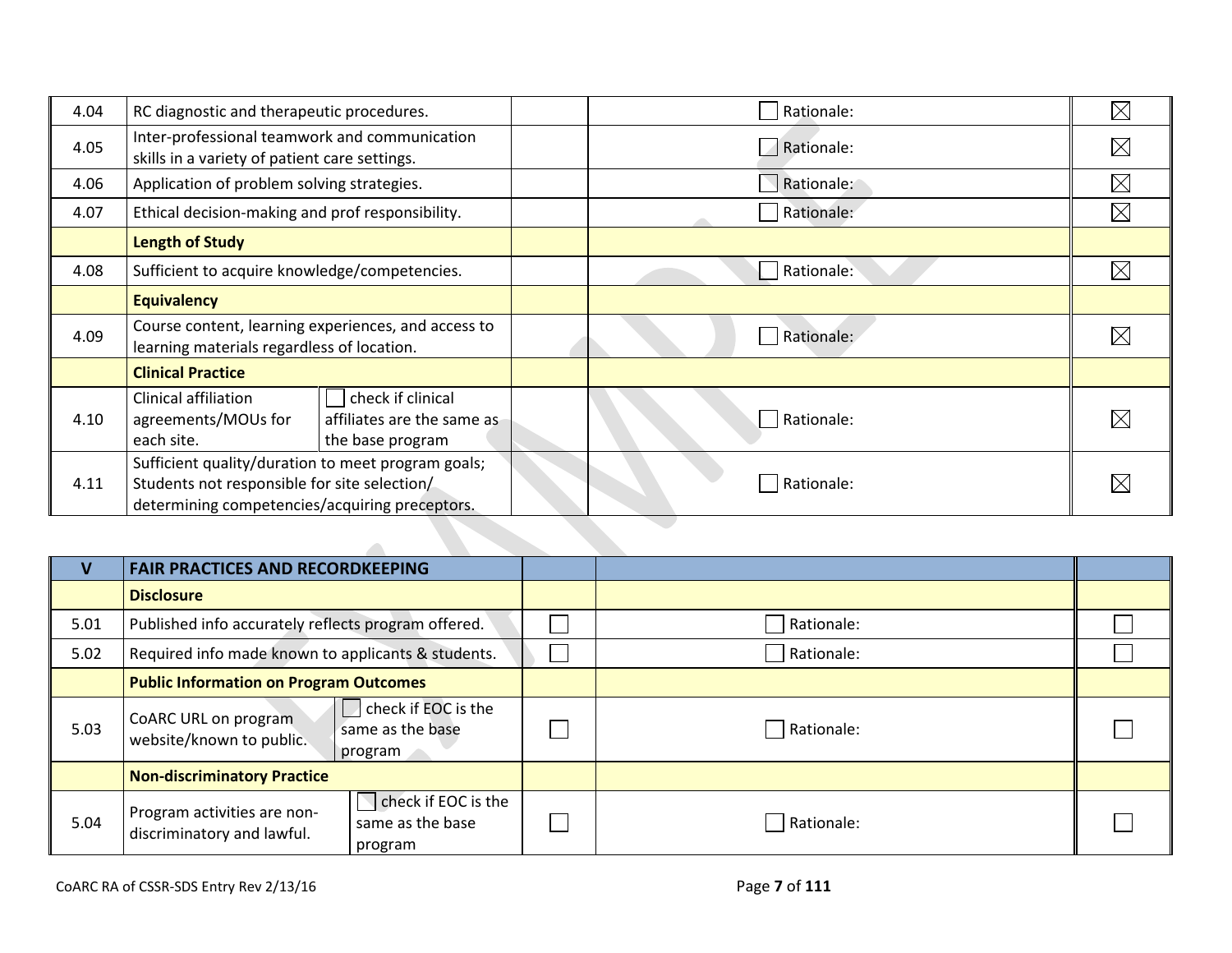| 5.05 | Appeal procedures ensure<br>fairness/due process.                                                                          | check if EOC is the<br>same as the base<br>program        | Rationale:        | $\boxtimes$ |
|------|----------------------------------------------------------------------------------------------------------------------------|-----------------------------------------------------------|-------------------|-------------|
| 5.06 | Faculty grievance procedure<br>made known to faculty.                                                                      | check if EOC is the<br>same as the base<br>program        | Rationale:        |             |
| 5.07 | Advanced<br>$\Box$ check if<br>placement policies<br>not applicable<br>documented.                                         | $\Box$ check if EOC<br>is the same as<br>the base program | Rationale:        | $\boxtimes$ |
|      | <b>Safeguards</b>                                                                                                          |                                                           |                   |             |
| 5.08 | Health and safety of patients,<br>students, and faculty<br>adequately safeguarded.                                         | check if EOC is the<br>same as the base<br>program        | Rationale:        | $\boxtimes$ |
| 5.09 | Appropriate supervision;<br>Students are not substituted<br>for staff; No remuneration in<br>exchange for clin coursework. | check if EOC is the<br>same as the base<br>program        | Rationale:        | $\boxtimes$ |
| 5.10 | No clinical coursework while<br>in an employee status.                                                                     | check if EOC is the<br>same as the base<br>program        | Rationale:        |             |
|      | <b>Academic Guidance</b>                                                                                                   |                                                           |                   |             |
| 5.11 | Timely access to faculty for assistance/counseling.                                                                        |                                                           | e i<br>Rationale: | $\boxtimes$ |
|      | <b>Student and Program Records</b>                                                                                         |                                                           |                   |             |
| 5.12 | Student evaluation records maintained securely,<br>confidentially, and in sufficient detail/5 years min.                   |                                                           | Rationale:        | $\boxtimes$ |
| 5.13 | Program records maintained in sufficient detail/5 years<br>min.                                                            |                                                           | Rationale:        | $\boxtimes$ |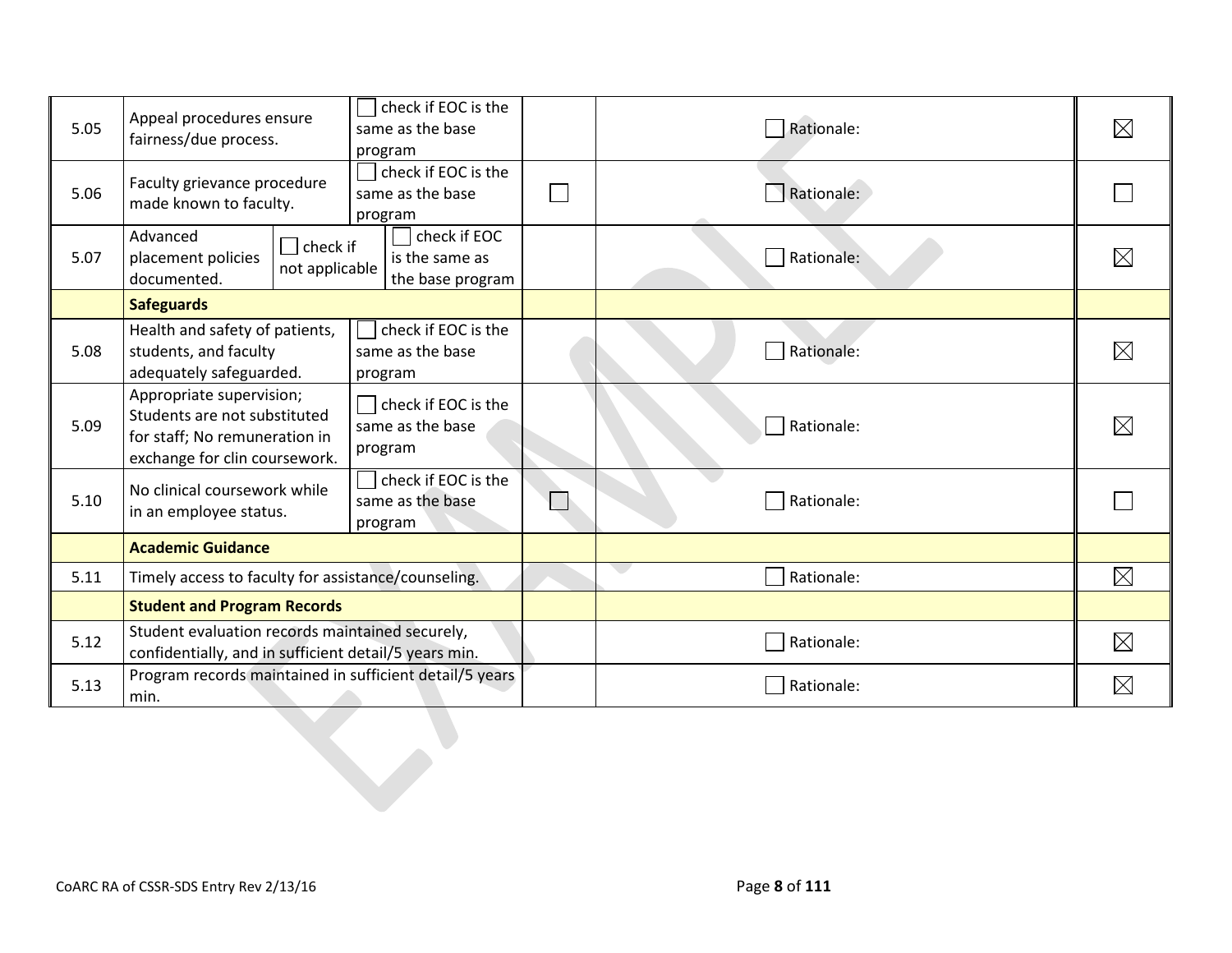

## **Additional Comments FORM C**



 $\overline{\phantom{0}}$ 

Program Name: Program #:

 $\blacksquare$ 

| <b>Write Additional Comments, if any.</b><br>(Note: Programs are not required to respond to Additional Comments). |  |  |  |  |
|-------------------------------------------------------------------------------------------------------------------|--|--|--|--|
|                                                                                                                   |  |  |  |  |
|                                                                                                                   |  |  |  |  |
|                                                                                                                   |  |  |  |  |
|                                                                                                                   |  |  |  |  |
|                                                                                                                   |  |  |  |  |
|                                                                                                                   |  |  |  |  |
|                                                                                                                   |  |  |  |  |
|                                                                                                                   |  |  |  |  |
|                                                                                                                   |  |  |  |  |
|                                                                                                                   |  |  |  |  |

\*Duplicate as Necessary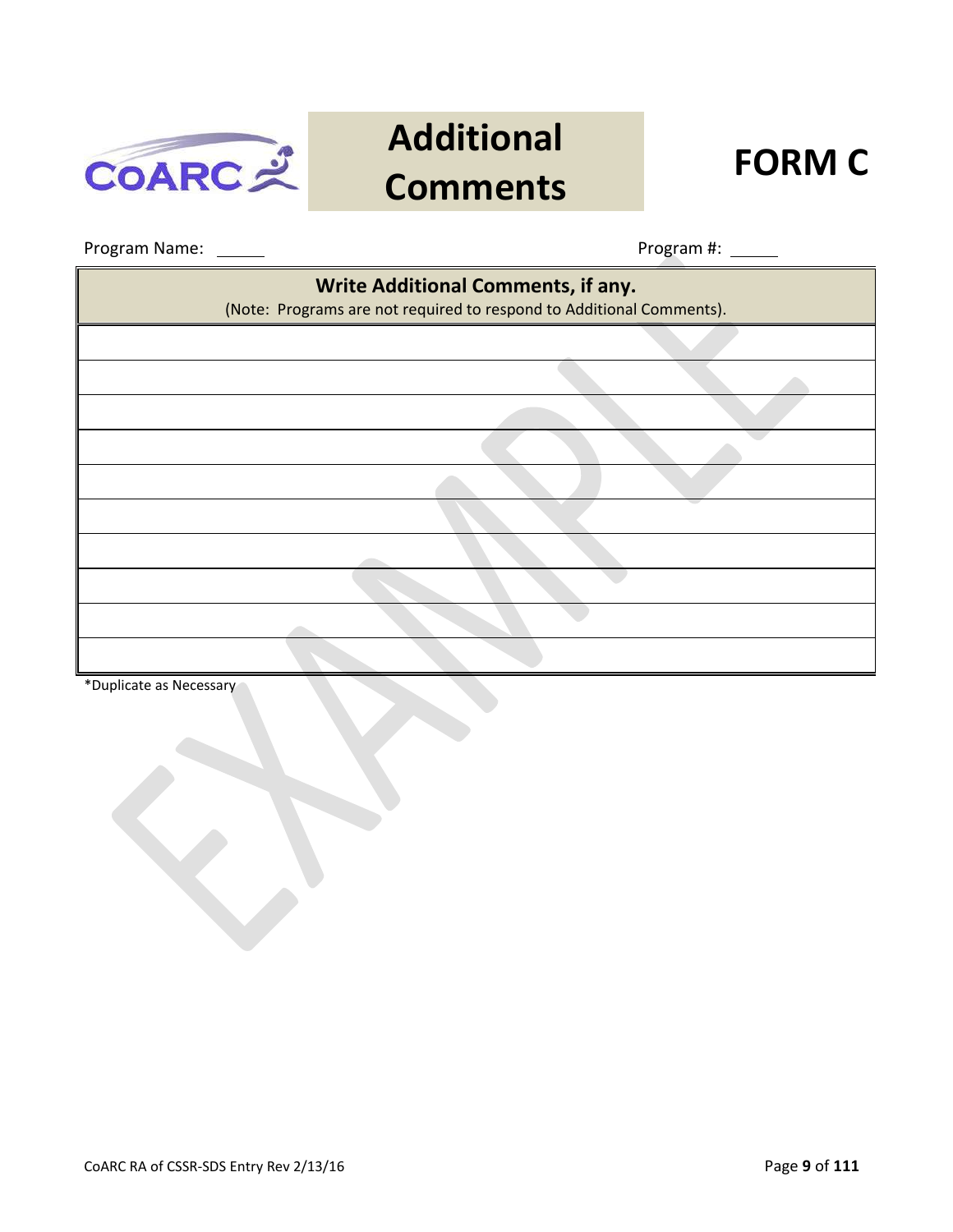

#### **Confidential to Site Visit Team FORM X**



Referee: Please complete this form following review of the program's response to your initial report. Were there negative findings from the respondents (Faculty Evaluation SSR Questionnaires and Student Evaluation SSR Questionnaires) that the site visit team should address? **No Yes \* No** Yes \*\* **\*If Yes, list below with Standard reference.**

**Site visitors:** Please respond to each of the special instructions from the Referee and return this page to the CoARC Executive Office with your site visit report. Also, please do **not** leave a copy of the site visit report with the program. The Referee will finalize the findings of the site visit report after it is returned to CoARC and arrange for a copy to be sent to the program.

Program Name: Name: Program: Name: Program: Name: Program: Name: Program: Name: Name: Name: Name: Name: Name: Name: Name: Name: Name: Name: Name: Name: Name: Name: Name: Name: Name: Name: Name: Name: Name: Name: Name: Name

| <b>Standards</b><br>(Reference) | Site Visitors should pay particular attention to the following:<br>(Note: Do NOT present this information to the program. For CoARC use ONLY). |
|---------------------------------|------------------------------------------------------------------------------------------------------------------------------------------------|
|                                 |                                                                                                                                                |
|                                 |                                                                                                                                                |
|                                 |                                                                                                                                                |
|                                 |                                                                                                                                                |
|                                 |                                                                                                                                                |
|                                 |                                                                                                                                                |
|                                 |                                                                                                                                                |
|                                 |                                                                                                                                                |
|                                 |                                                                                                                                                |
|                                 |                                                                                                                                                |
|                                 |                                                                                                                                                |
|                                 |                                                                                                                                                |
|                                 |                                                                                                                                                |
|                                 |                                                                                                                                                |
|                                 |                                                                                                                                                |

Duplicate as Necessary

Note to CoARC – remove Form X when preparing the report to be sent to the program.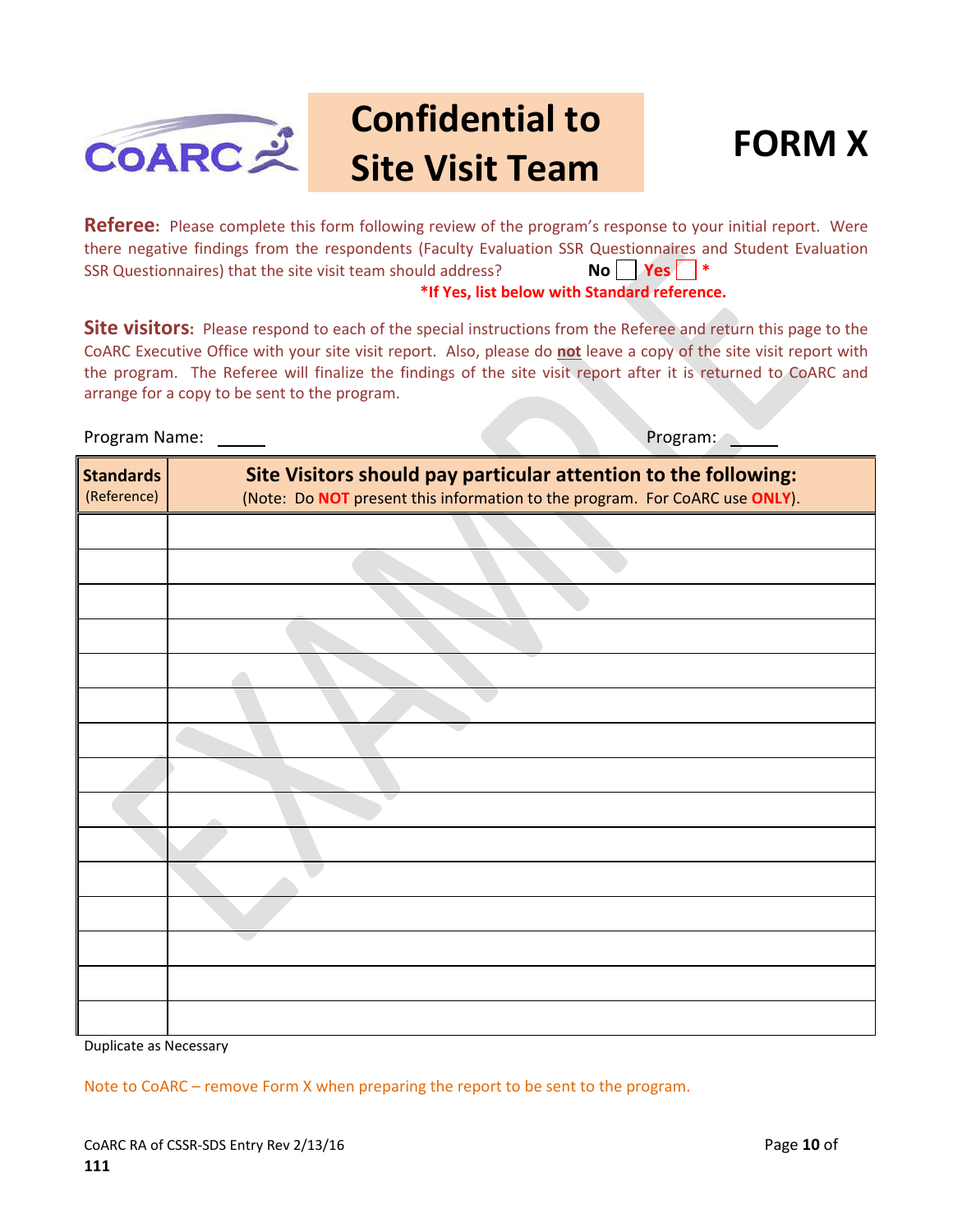

## **CoARC Referee's Analysis of the SDS Entry CSSR**



#### Program Name: Program #:

Dear Sponsor and Program Director,

I have reviewed the findings from your self-study report. Please review this entire report, particularly Forms B & D for apparent citations. Stated below are means by which the program must demonstrate compliance with the Standards cited.

CoARC has informed you of the opportunity and deadline to verify/challenge the accuracy of this report as well as the deadline by which you may submit new information indicating the manner in which the Standards listed below have been addressed.

If you have any questions, please feel free to contact me or the Executive Director.

| <b>Standard</b><br>(from Form B) | <b>Rationale for Citation</b> | <b>Documentation to Address Compliance</b><br>with Standard |
|----------------------------------|-------------------------------|-------------------------------------------------------------|
|                                  |                               |                                                             |
|                                  |                               |                                                             |
|                                  |                               |                                                             |
|                                  |                               |                                                             |
|                                  |                               |                                                             |
|                                  |                               |                                                             |
|                                  |                               |                                                             |
|                                  |                               |                                                             |
|                                  |                               |                                                             |
|                                  |                               |                                                             |
|                                  |                               |                                                             |
|                                  |                               |                                                             |
|                                  |                               |                                                             |
|                                  |                               |                                                             |
|                                  |                               |                                                             |

Duplicate as Necessary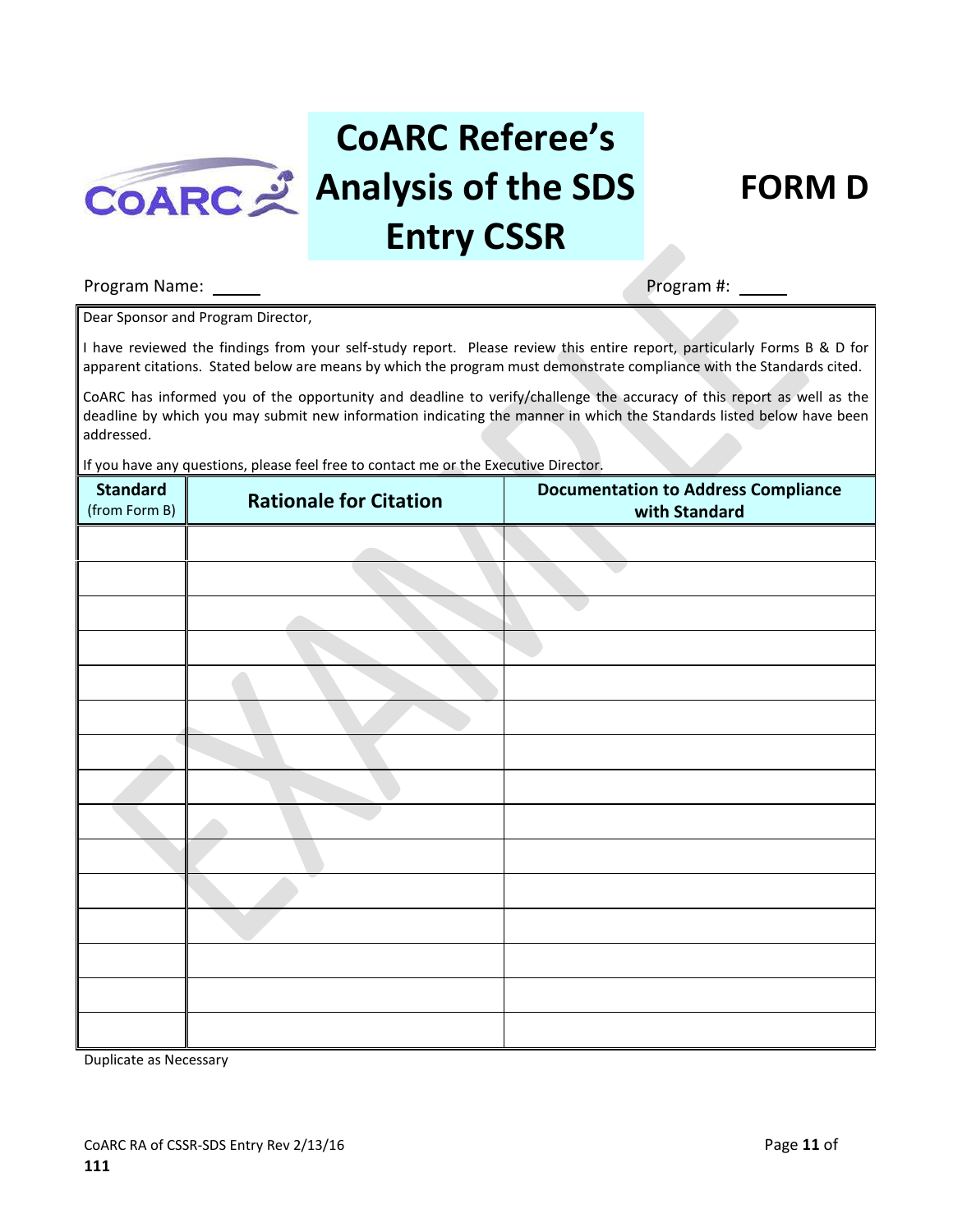

## **CoARC Referee's COARC** 2 Analysis of the SDS **Entry CSSR**

**FORM D**

| Referee Signature Following Initial Review<br>(Signifying Approval of Document Release to the Program):                                          |       |                                                                                                                                                                                                                                                                                                                                                                                                                          |  |
|--------------------------------------------------------------------------------------------------------------------------------------------------|-------|--------------------------------------------------------------------------------------------------------------------------------------------------------------------------------------------------------------------------------------------------------------------------------------------------------------------------------------------------------------------------------------------------------------------------|--|
|                                                                                                                                                  |       |                                                                                                                                                                                                                                                                                                                                                                                                                          |  |
| Note: Typing in the Referee's name represents an electronic signature of this document.                                                          | Date: |                                                                                                                                                                                                                                                                                                                                                                                                                          |  |
| Referee Signature Following Review of Program's Response<br>(Signifying Approval of Document Release to the Program):                            |       |                                                                                                                                                                                                                                                                                                                                                                                                                          |  |
| Note: Typing in the Referee's name represents an electronic signature of this document.                                                          | Date: |                                                                                                                                                                                                                                                                                                                                                                                                                          |  |
| Referee Signature Following Review of Program's Additional Response (if applicable)<br>(Signifying Approval of Document Release to the Program): |       |                                                                                                                                                                                                                                                                                                                                                                                                                          |  |
| Note: Typing in the Referee's name represents an electronic signature of this document.                                                          |       | Date: $\frac{1}{\sqrt{1-\frac{1}{2}}}\frac{1}{\sqrt{1-\frac{1}{2}}}\frac{1}{\sqrt{1-\frac{1}{2}}}\frac{1}{\sqrt{1-\frac{1}{2}}}\frac{1}{\sqrt{1-\frac{1}{2}}}\frac{1}{\sqrt{1-\frac{1}{2}}}\frac{1}{\sqrt{1-\frac{1}{2}}}\frac{1}{\sqrt{1-\frac{1}{2}}}\frac{1}{\sqrt{1-\frac{1}{2}}}\frac{1}{\sqrt{1-\frac{1}{2}}}\frac{1}{\sqrt{1-\frac{1}{2}}}\frac{1}{\sqrt{1-\frac{1}{2}}}\frac{1}{\sqrt{1-\frac{1}{2}}}\frac{1}{\$ |  |
|                                                                                                                                                  |       |                                                                                                                                                                                                                                                                                                                                                                                                                          |  |
| Referee Signature authorizing release of the self-study and this document<br>to the on-site evaluation team.                                     |       |                                                                                                                                                                                                                                                                                                                                                                                                                          |  |
| Note: Typing in the Referee's name represents an electronic signature of this document.                                                          |       | Date: $\sqrt{1-\sqrt{1-\frac{1}{2}}\sqrt{1-\frac{1}{2}}\sqrt{1-\frac{1}{2}}\sqrt{1-\frac{1}{2}}\sqrt{1-\frac{1}{2}}\sqrt{1-\frac{1}{2}}\sqrt{1-\frac{1}{2}}\sqrt{1-\frac{1}{2}}\sqrt{1-\frac{1}{2}}\sqrt{1-\frac{1}{2}}\sqrt{1-\frac{1}{2}}\sqrt{1-\frac{1}{2}}\sqrt{1-\frac{1}{2}}\sqrt{1-\frac{1}{2}}\sqrt{1-\frac{1}{2}}\sqrt{1-\frac{1}{2}}\sqrt{1-\frac{1}{2}}\sqrt{1-\frac{1}{2}}\sqrt{1-\frac{1}{2}}\$            |  |
| Executive Director's Signature authorizing release of the self-study and this document<br>to the on-site evaluation team.                        |       |                                                                                                                                                                                                                                                                                                                                                                                                                          |  |
| Note: Typing in the Referee's name represents an electronic signature of this document.                                                          | Date: |                                                                                                                                                                                                                                                                                                                                                                                                                          |  |